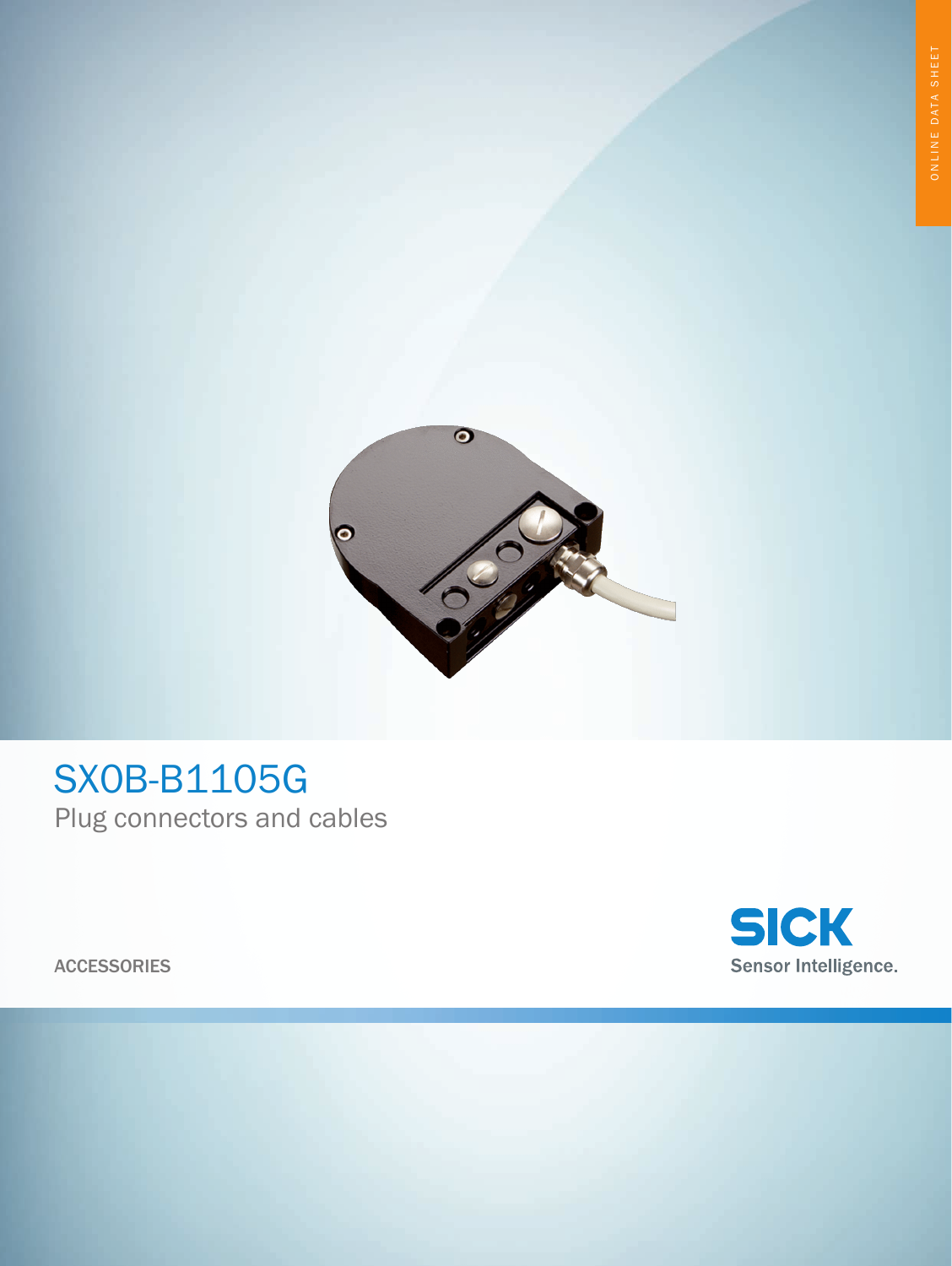## SX0B-B1105G | Plug connectors and cables

ACCESSORIES



## Ordering information

| <b>Type</b>            | Part no. |
|------------------------|----------|
| SX0B-B1105G<br>2032859 |          |

Other models and accessories  $\rightarrow$  www.sick.de/Plug\_connectors\_and\_cables

## Detailed technical data

Technical specifications

| <b>Accessory group</b>        | Plug connectors and cables                                             |
|-------------------------------|------------------------------------------------------------------------|
| <b>Accessory family</b>       | System plugs                                                           |
| <b>Connection type head A</b> | System plug                                                            |
| <b>Connection type</b>        | Open conductor heads                                                   |
| Cable                         | 5 m, 11-wire                                                           |
| Jacket material               | <b>PVC</b>                                                             |
| Shielding                     | Unshielded                                                             |
| <b>Special feature</b>        | Pre-assembled                                                          |
| <b>Note</b>                   | Not for use with incremental encoders, integrated configuration memory |
| Items supplied                | With 1 x cable gland M16, 1 x blanking plug M16, 2 x blanking plug M12 |